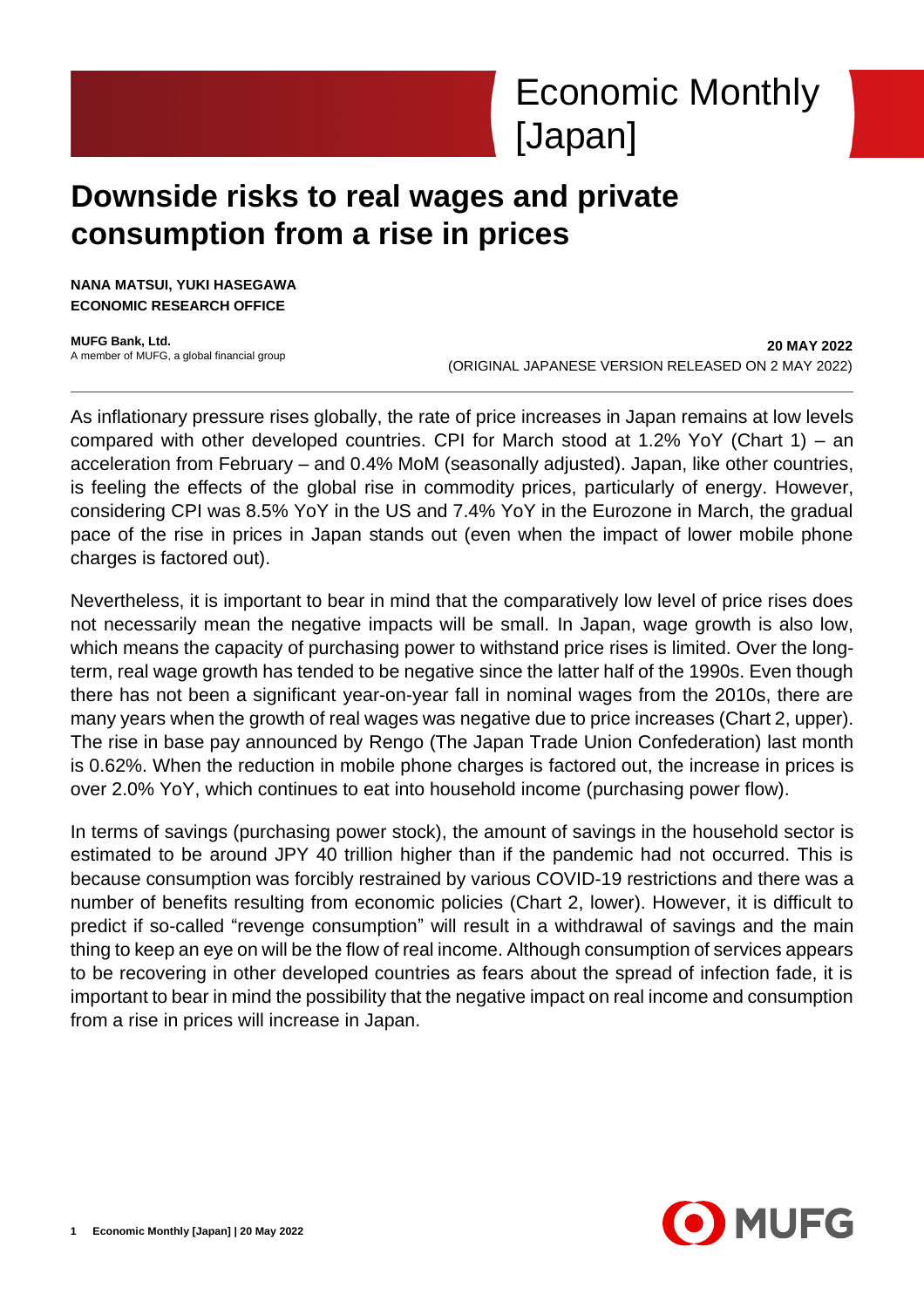

Source: Ministry of Internal Affairs and Communications, MUFG Bank Economic Research Office

Chart 2: Wages, CPI and Base Rate (upper); Household Savings, Disposable Income and Expenditure (lower)



Communications, Bank of Japan, MUFG Bank Economic Research Office

Translated by Elizabeth Foster

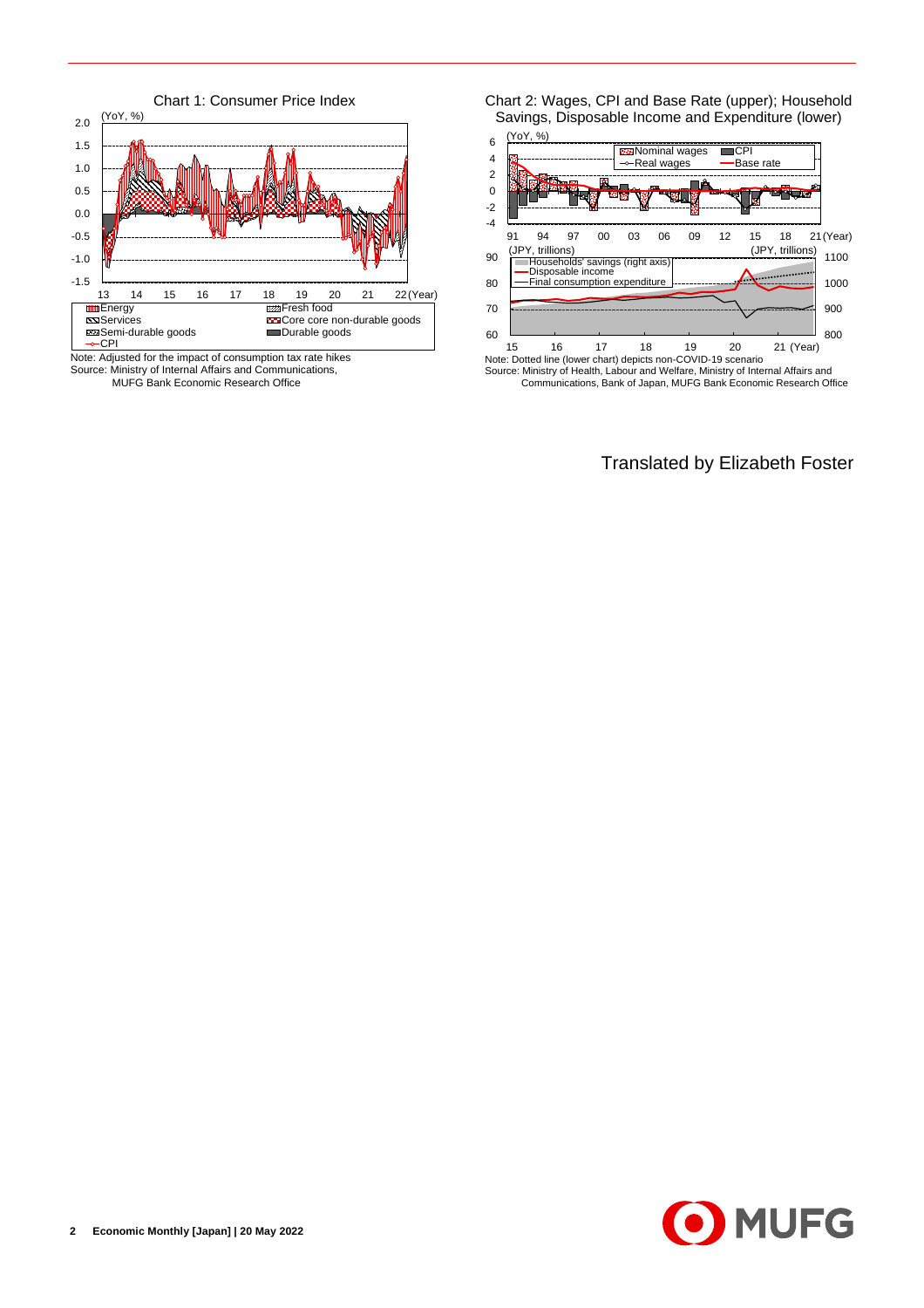## MAIN ECONOMIC AND FINANCIAL INDICATORS (JAPAN)

|                                                                                                        | MAIN ECONOMIC AND FINANCIAL INDICATORS (JAPAN) |           |                 |                    |                    |                 |                   |                    |                     |                    |
|--------------------------------------------------------------------------------------------------------|------------------------------------------------|-----------|-----------------|--------------------|--------------------|-----------------|-------------------|--------------------|---------------------|--------------------|
| 1. Main Economic Indicators                                                                            |                                                |           |                 |                    |                    |                 |                   |                    |                     |                    |
|                                                                                                        | Fiscal                                         | Fiscal    | 2021<br>2021    |                    |                    |                 |                   |                    | 2022                | As of May.2, 2022  |
|                                                                                                        | 2019                                           | 2020      | 2Q              | 3Q                 | 4Q                 | <b>NOV</b>      | DEC               | <b>JAN</b>         | FEB                 | <b>MAR</b>         |
| Real GDP Growth Rate <% changes from                                                                   | $-0.7$                                         | $-4.5$    | 2.4             | $-2.8$             | 4.6                | $***$           | $***$             | $***$              | ***                 | $***$              |
| previous period at SA annual rate><br>Industrial Production Index                                      | $-3.8$                                         | $-9.6$    | (7.3)<br>0.2    | (1.2)<br>$-1.9$    | (0.4)<br>0.2       | 5.0             | 0.2               | $-2.4$             | 2.0                 | 0.3                |
| Production                                                                                             |                                                |           | (19.8)          | (5.4)              | (0.9)              | (4.8)           | (2.2)             | $(-0.8)$           | (0.5)               | $(-1.7)$           |
| Shipments                                                                                              | $-3.6$                                         | $-9.8$    | 0.8             | $-3.3$             | 0.2                | 5.4             | 0.2               | $-1.5$             | 0.0                 | 0.5                |
| Inventory                                                                                              | 2.8                                            | $-10.0$   | (18.6)<br>1.3   | (3.9)<br>2.3       | (0.0)<br>2.0       | (3.3)<br>1.4    | (2.5)<br>0.1      | $(-1.3)$<br>$-0.7$ | $(-1.5)$<br>2.1     | $(-2.5)$<br>$-0.6$ |
|                                                                                                        |                                                |           | $(-5.1)$        | (0.4)              | (4.9)              | (5.5)           | (4.9)             | (4.7)              | (7.1)               | (6.6)              |
| Inventory/Shipments Ratio                                                                              | 112.5                                          | 122.9     | 109.1           | 114.2              | 115.6              | 115.1           | 114.8             | 116.4              | 118.7               | 118.4              |
| $(2015=100)$<br>Index of Tertiary Industries Activity                                                  | $-0.7$                                         | $-6.8$    | [142.1]<br>0.3  | [124.0]<br>$-0.5$  | [114.6]<br>1.5     | [114.2]<br>0.3  | [114.3]<br>$-0.2$ | [109.7]<br>$-0.2$  | [110.4]<br>$-1.3$   | [109.0]            |
|                                                                                                        |                                                |           | (7.8)           | (0.7)              | (0.8)              | (1.3)           | (1.3)             | (2.1)              | (0.7)               |                    |
| Domestic Corporate Goods Price Index                                                                   | 0.1                                            | $-1.4$    | 2.5             | 2.2                | 2.3                | 0.6             | 0.2               | 0.9                | 0.9                 | 0.8                |
| Consumer Price Index(SA, total, excl.fresh foods)                                                      | 0.6                                            | $-0.4$    | (4.6)<br>$-0.5$ | (6.1)<br>0.4       | (8.8)<br>0.2       | (9.2)<br>0.2    | (8.9)<br>0.1      | (9.2)<br>0.0       | (9.7)<br>0.4        | (9.5)<br>0.4       |
|                                                                                                        |                                                |           | $(-0.6)$        | (0.0)              | (0.4)              | (0.5)           | (0.5)             | (0.2)              | (0.6)               | (0.8)              |
| Index of Capacity Utilization                                                                          | 98.2                                           | 87.3      | 95.3            | 90.5               | 94.7               | 96.5            | 96.3              | 92.8               | 94.2                |                    |
| $(2015=100)$                                                                                           |                                                |           | [75.3]          | [85.1]             | [92.6]             | [91.9]          | [92.7]            | [95.6]             | [93.5]              | [97.0]             |
| Machinery Orders (Private Demand,<br>Excl.Electric Power and Ship building)                            | $-0.3$                                         | $-8.8$    | 4.1<br>(12.6)   | 1.1<br>(13.3)      | 5.1<br>(6.4)       | 2.4<br>(11.6)   | 3.1<br>(5.1)      | $-2.0$<br>(5.1)    | $-9.8$<br>(4.3)     |                    |
| Manufacturing                                                                                          | $-8.1$                                         | $-8.5$    | 11.1            | 7.2                | 3.1                | 7.1             | 3.5               | $-4.8$             | $-1.8$              |                    |
|                                                                                                        |                                                |           | (26.5)          | (33.7)             | (23.4)             | (29.4)          | (27.5)            | (18.7)             | (22.1)              |                    |
| Non-manufacturing                                                                                      | 6.2                                            | $-9.0$    | $-0.9$          | $-3.6$             | 6.8                | $-0.5$          | 0.4               | $-1.9$             | $-14.4$             |                    |
| Excl. Electric Power & Ship building<br>Shipments of Capital Goods                                     | $-5.5$                                         | $-6.6$    | (2.2)<br>6.7    | $(-1.2)$<br>$-0.7$ | $(-6.4)$<br>$-1.5$ | $(-2.1)$<br>0.6 | $(-10.2)$<br>1.5  | $(-7.0)$<br>1.6    | $(-10.2)$<br>$-5.1$ | 1.4                |
| (Excl.Transport Equipment)                                                                             |                                                |           | (21.4)          | (19.2)             | (9.5)              | (9.9)           | (9.7)             | (6.9)              | (0.8)               | (5.1)              |
| <b>Construction Orders</b>                                                                             | $-5.9$                                         | $-0.3$    |                 |                    |                    |                 |                   |                    |                     |                    |
|                                                                                                        |                                                |           | (16.8)          | (9.5)              | (5.9)              | (11.6)          | (4.8)             | (11.0)             | $(-2.3)$            | $(-21.2)$          |
| Private                                                                                                | $-8.7$                                         | $-4.9$    | (16.3)          | (18.1)             | (16.4)             | (15.6)          | (20.1)            | (28.8)             | (15.6)              | $(-19.3)$          |
| Public                                                                                                 | $-3.2$                                         | 29.6      |                 |                    |                    |                 |                   |                    |                     |                    |
|                                                                                                        |                                                |           | (17.5)          | $(-8.0)$           | $(-17.3)$          | (19.7)          | $(-32.2)$         | $(-25.6)$          | $(-30.8)$           | $(-29.5)$          |
| Public Works Contracts                                                                                 | 6.8                                            | 2.3       | $(-2.2)$        | $(-12.0)$          | $(-15.0)$          | $(-14.5)$       | $(-6.6)$          | $(-17.7)$          | $(-9.1)$            |                    |
| <b>Housing Starts</b>                                                                                  | 88.4                                           | 81.2      | 86.5            | 86.6               | 85.5               | 85.1            | 83.8              | 82.0               | 87.2                | $(-4.3)$<br>92.7   |
| 10,000 units at Annual Rate, SA                                                                        | $(-7.3)$                                       | $(-8.1)$  | (8.1)           | (7.2)              | (6.1)              | (3.7)           | (4.2)             | (2.1)              | (6.3)               | (6.0)              |
| <b>Total floor</b>                                                                                     | $(-4.5)$                                       | $(-9.3)$  | (8.4)           | (9.6)              | (8.0)              | (6.8)           | (5.9)             | (3.0)              | (4.7)               | (2.0)              |
| Sales at Retailers                                                                                     | $-0.4$                                         | $-2.8$    | (6.5)           | $(-0.4)$           | (1.3)              | (1.9)           | (1.2)             | (1.1)              | $(-0.9)$            | (0.9)              |
| Real Consumption Expenditures                                                                          | $-0.4$                                         | $-4.9$    | 3.6             | $-4.7$             | 4.6                | $-0.9$          | 0.2               | $-1.2$             | $-2.8$              |                    |
| of Households over 2 persons (SA)                                                                      |                                                |           | (7.1)           | $(-1.5)$           | $(-0.7)$           | $(-1.3)$        | $(-0.2)$          | (6.9)              | (1.1)               |                    |
| Propensity to Consume                                                                                  | 66.9                                           | 61.3      | 61.7            | 62.0               | 64.2               | 65.2            | 62.1              | 64.5               | 63.4                |                    |
| (SA, %)<br>Overtime Hours Worked                                                                       | $-2.5$                                         | $-13.9$   | [54.9]<br>3.9   | [62.5]<br>$-1.1$   | [65.8]<br>$-0.9$   | [66.3]<br>2.3   | [64.7]<br>$1.4$   | [63.2]<br>$-0.6$   | [63.3]<br>0.5       | [67.9]             |
| (All Industries, 5 employees or more)                                                                  |                                                |           | (19.1)          | (7.3)              | (4.1)              | (5.1)           | (5.1)             | (4.1)              | (5.1)               |                    |
| Total Cash Earnings (Regular Employees                                                                 | 0.0                                            | $-1.5$    |                 |                    |                    |                 |                   |                    |                     |                    |
| Only; All Industries, 5 employees or more)<br>Employment Index(Regular Employees Only;'All Industries, | 96                                             | 36        | (1.0)<br>78     | (0.5)<br>66        | (0.0)<br>60        | (0.8)<br>60     | $(-0.4)$<br>59    | (1.1)<br>$-67$     | (1.2)<br>$-72$      |                    |
| 5 employees or more) (Change over the M/Q/Y)                                                           |                                                |           |                 |                    |                    |                 |                   |                    |                     |                    |
| Ratio of Job Offers to Applicants                                                                      | 1.55                                           | 1.10      | 1.11            | 1.15               | 1.17               | 1.17            | 1.17              | 1.20               | 1.21                | 1.22               |
| (SA, Times)                                                                                            |                                                |           | [1.20]          | [1.05]             | [1.05]             | [1.05]          | [1.06]            | [1.08]             | [1.09]              | [1.10]             |
| Unemployment Rate                                                                                      | 2.4                                            | 2.9       | 2.9             | 2.8                | 2.7                | 2.8             | 2.7               | 2.8                | 2.7                 | 2.6                |
| (SA, %)<br>Economy Watcher Survey                                                                      | 38.7                                           | 37.7      | 41.1            | 41.7               | 56.5               | 56.8            | 57.5              | 37.9               | 37.7                | 47.8               |
| (Judgment of the present condition D.I,%)<br>Bankruptcies (Number of cases)                            | 8,631                                          | 7,163     | [21.6]<br>1,490 | [44.5]<br>1,447    | [44.1]<br>1,539    | [44.2]<br>510   | [35.3]<br>504     | [31.9]<br>452      | [41.7]<br>459       | [48.5]<br>593      |
|                                                                                                        | (6.4)                                          | $(-17.0)$ | $(-18.9)$       | $(-28.4)$          | $(-12.1)$          | $(-10.4)$       | $(-9.7)$          | $(-4.6)$           | (2.9)               | $(-6.5)$           |

(Notes)

Unless otherwise indicated, tabulated figures and those in parentheses show % changes from previous quarter/month as applicable.

The figures in ( ) indicate % changes from previous year.

[ ] show the comparable figure of the previous year.